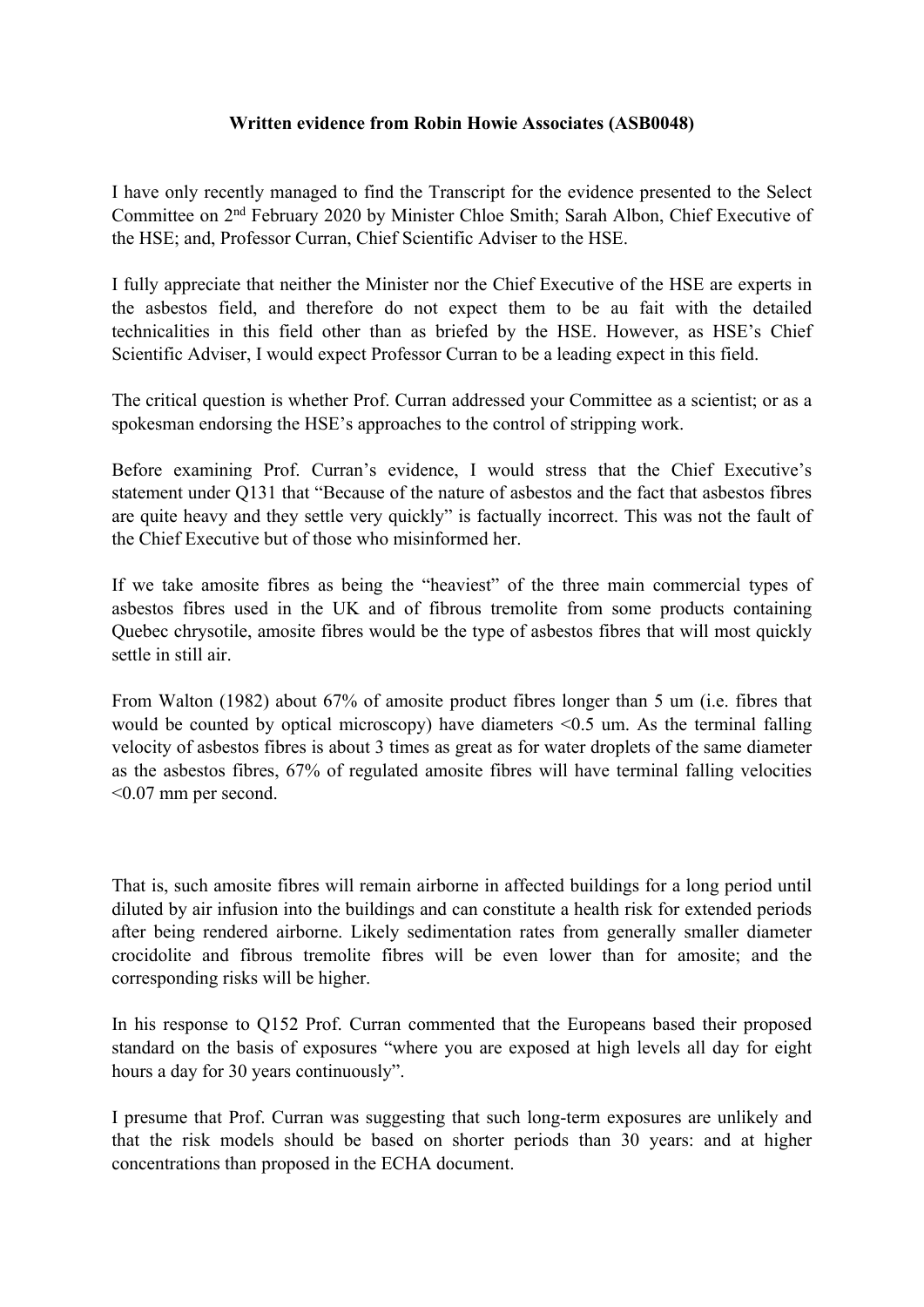The critical mesothelioma risk model used today in the UK is that of Hodgson and Darnton (2000), (H&D).

The H&D model was predicated on exposures starting at age 30 and with likely normal life expectancy to age 80. Note that exposures starting at age 30 was based on the epidemiological data on which the H&D model was predicated.

In written evidence I submitted to the Committee on Carcinogenicity (CoC) in 2012 I extended H&D's Table 9 down to first exposure at age 0 and up to survival to ages 90 and 100 to take account of current predictions from the Office of National Statistics (ONS), CoC (2013).

The CoC accepted my extrapolations down to age 0 and up to age 90 and noted that my agerelated risk estimates agreed with other published data. However, I understand that HSE objected to extension down to age 0 and considered that the ONS life expectancy model was faulty. CoC therefore accepted the risk estimate down to age 5 and with life expectancy up to age 80.

As presented to CoC, I have extended Table 9 from H&D below down to first exposure at age 0 and up to starting age 45; with life expectancy to age 80:

| Starting age 0     |  |  |      |                          |  |     |
|--------------------|--|--|------|--------------------------|--|-----|
| Age factor 7.0 5.3 |  |  | - 77 | $\overline{\phantom{a}}$ |  | 0.2 |

Note, figures in red are as shown in H&D.

From the above it can be seen that a 5-year exposure starting at age 5 will generate about 5 times the risk from a equal exposure starting at age 30 and that a 5 year exposure starting at age 45 will generate about  $1/5<sup>th</sup>$  the risk from an equal exposure starting at age 20.

Note that the risk from exposures between ages 20-24 will generate about 40% of the risk of exposures between ages 20-49 and that the risk from exposures between ages 20 and 29 will generate about 70% of the risk from exposures between 20-49.

Of even greater concern should be that pre-school and school age exposures will generate significant lifetime mesothelioma risk: even from short exposure periods. For example, a 5 year exposure to a given level between ages 5-9 generates over 5 times the risk generated the same exposure between ages 30-34 and about 25 times higher than from between ages 45-49.

That is, Prof. Curran's concern that the draft European Standard is predicated on a 30 year exposure is irrelevant, particularly so for early-in-life exposures.

In his response to Q153 Prof. Curran seems to be adamant that PMR as currently derived is that such index identified those occupations at increased risk. However, he failed to address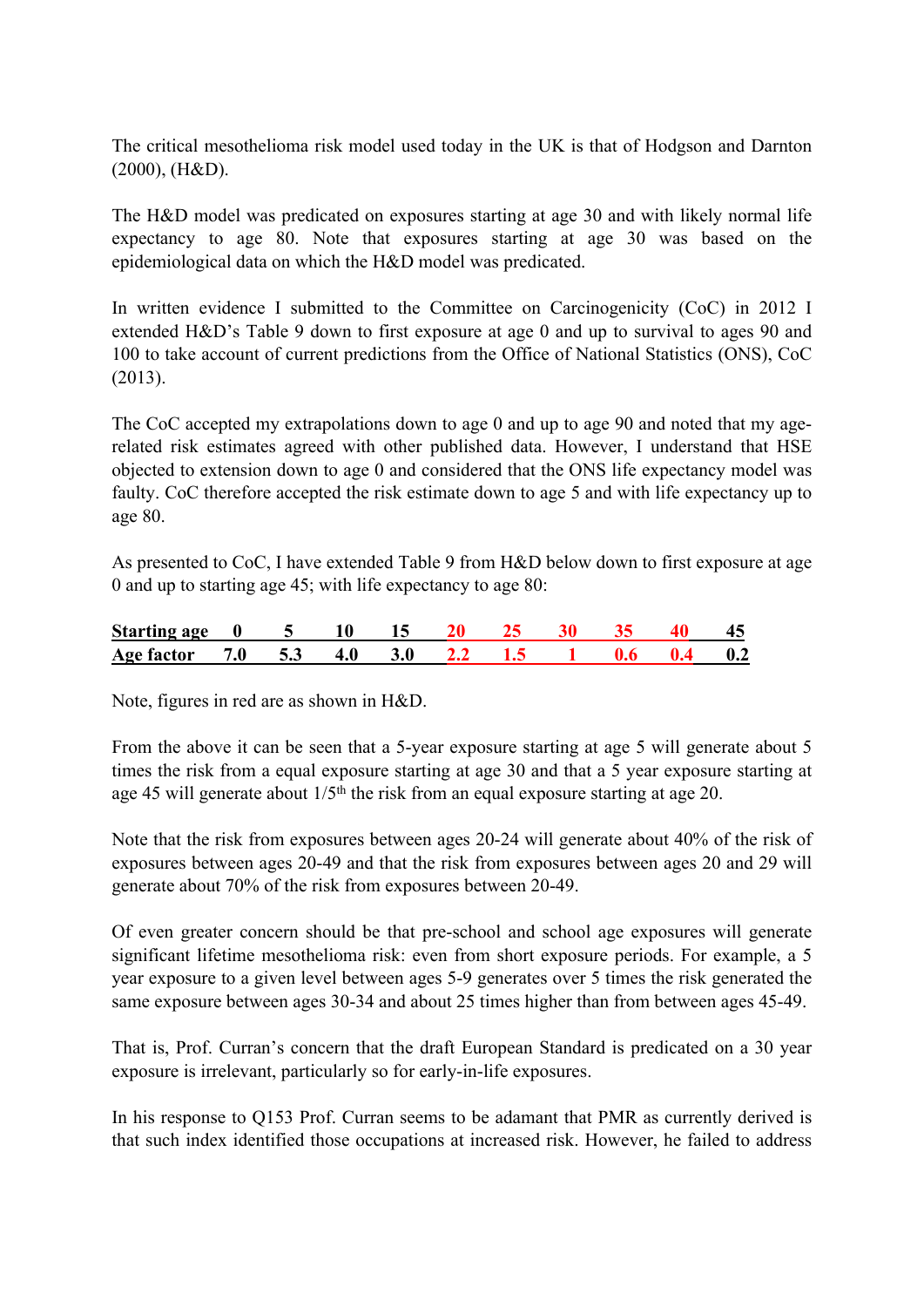the validity of PMR for those in occupations with low level exposures. He comments that finding an unexposed population to do your comparisons against is very hard.

I suggest that the technique I used in the update of my REHIS paper where I used HSE data (undated), which covered mesothelioma deaths by Local Authority Areas/Districts over the period 1976-1991; a period during which diagnosis of mesothelioma should have been relatively secure and during which mesotheliomas due to low-level exposures during the post-war period would have been relatively unlikely, there were 91 Local Authority Areas with a total female population of about 3.9 million in which no mesothelioma deaths had been observed. Note that due to boundary changes between that period and today and due to some changes of District Names: particularly in Wales, the above figure of about 3.9 million females may be slightly incorrect.

For these 91 Local Authority Areas the female mesothelioma rate between 1976-1991 would have been less than about 0.02 per million per year: that is, very much lower than the figure of about 1 per million per year calculated by Tan and Warren (2011).

As all mesotheliomas reported in that document for other Districts for both male and females would probably have resulted from exposures to asbestos 20-40 years prior to diagnosis, I suggest that HSE does have early data on background mesothelioma rates if makes two assumptions: 1- that background rates in males not exposed to asbestos should be similar to background rates in females not exposed to asbestos, and, 2 - that zero mesothelioma deaths in about 3.9 million women over a period of about 16 years would reflect similarly low mesothelioma deaths in a similar number of males with either zero or very low-level exposures to asbestos.

I consider that Prof. Curran is duty-bound to explain why the above data from an HSE publication cannot be used to assess likely "background" mesothelioma rated in GB.

Prof. Curran also comments that "Mr. Howie also believes that mesothelioma takes longer to develop when the exposures are lower. …We do not agree with his position".

Prof. Curran is perfectly entitled to that position. However, I would expect him to have checked to see if that opinion is in line with the published data: including the historical data such as Newhouse and Thompson (1965).

Bianchi and Bianchi (2007) commented that "Some data indicate a reverse relationship between intensity of exposure to asbestos and length of the latency period" and that the Trieste-Monfalcone study insulation workers had 28-32 years latency, mean 29.6 years; for dock

workers latency was 25-69 years, mean 36.2 years; for shipyard workers, latency was 14-72 years, mean 49.1 years; seafarers' latency was 35-75 years, mean 55.9 years; and, among women with domestic exposure latency was 27-62 years, mean 51.4 years. These authors also cited data for the Devonport study that noted that "the trades with more heavy exposure had a mean latency period significantly shorter than trades less heavily exposed".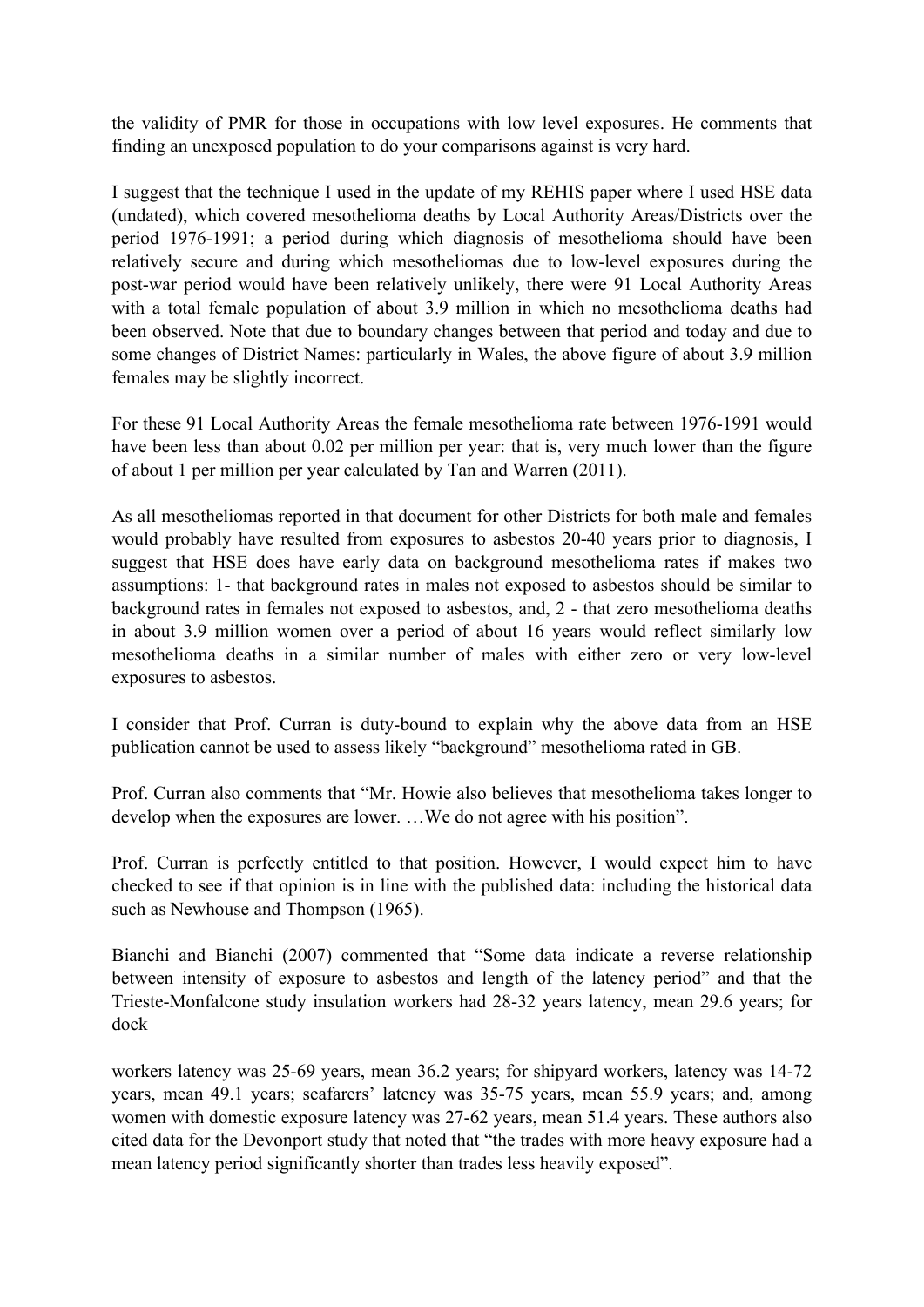In addition, from the historic Newhouse and Thompson (1965) paper on mesothelioma deaths it was considered relevant to note that the interval between type (i.e. severity) of exposure and length of interval before death was shortest in 23 asbestos factory workers, 29.4 years, and longest in 11 persons with no other exposure than from living in the vicinity of the asbestos factory, 48.6 years.

Did Prof. Curran assess the validity of his above conclusion in the context of the literature?

We may disagree the literature; but we have to justify doing so.

In any event, given that the Doll and Peto (1985) report indicated that mesothelioma risk increases to the time since first exposure to the power 4, and further given that Dr. Darnton's spreadsheet for quantifying mesothelioma risk using the H&D model adopted a time to the power 4 relationship, such model implicitly gives longer latent periods for lower cumulative exposures: and vice versa.

In addition, as the Doll and Peto (1985) report can still be downloaded from the HSE website, as I have done today, I presume that HSE still accepts the validity of the Doll and Peto (1985) risk model.

Therefore, from both the literature, and indirectly from the Doll and Peto (1985) mesothelioma risk model, I consider it likely that there is generally an inverse relationship between severity of exposure and mesothelioma latent periods.

If you wish copies of any of the references or to question any of the above, please do not hesitate to contact me.

## **REFERENCES**

Bianchi C and Bianchi T (2007) Malignant Mesothelioma: Global Incidence and Relationship with Asbestos. *Industrial Health*, **45**. 379-387.

Committee on Carcinogenicity (2013) Statement on the Relative vulnerability of children compared to adults.

Doll R and Peto J (1985) Asbestos Effects on health of exposure to asbestos. Health and Safety Commission: London.

Health and Safety Executive (undated, c 1996) Mesothelioma area statistics: County Districts in Great Britain 1976-1991). HSE Website

Hodgson JT and Darnton A (2000) Quantitative risks of mesothelioma and lung cancer in relation to asbestos exposure. *Annals of Occupational Hygiene*, **44**: 565-602.